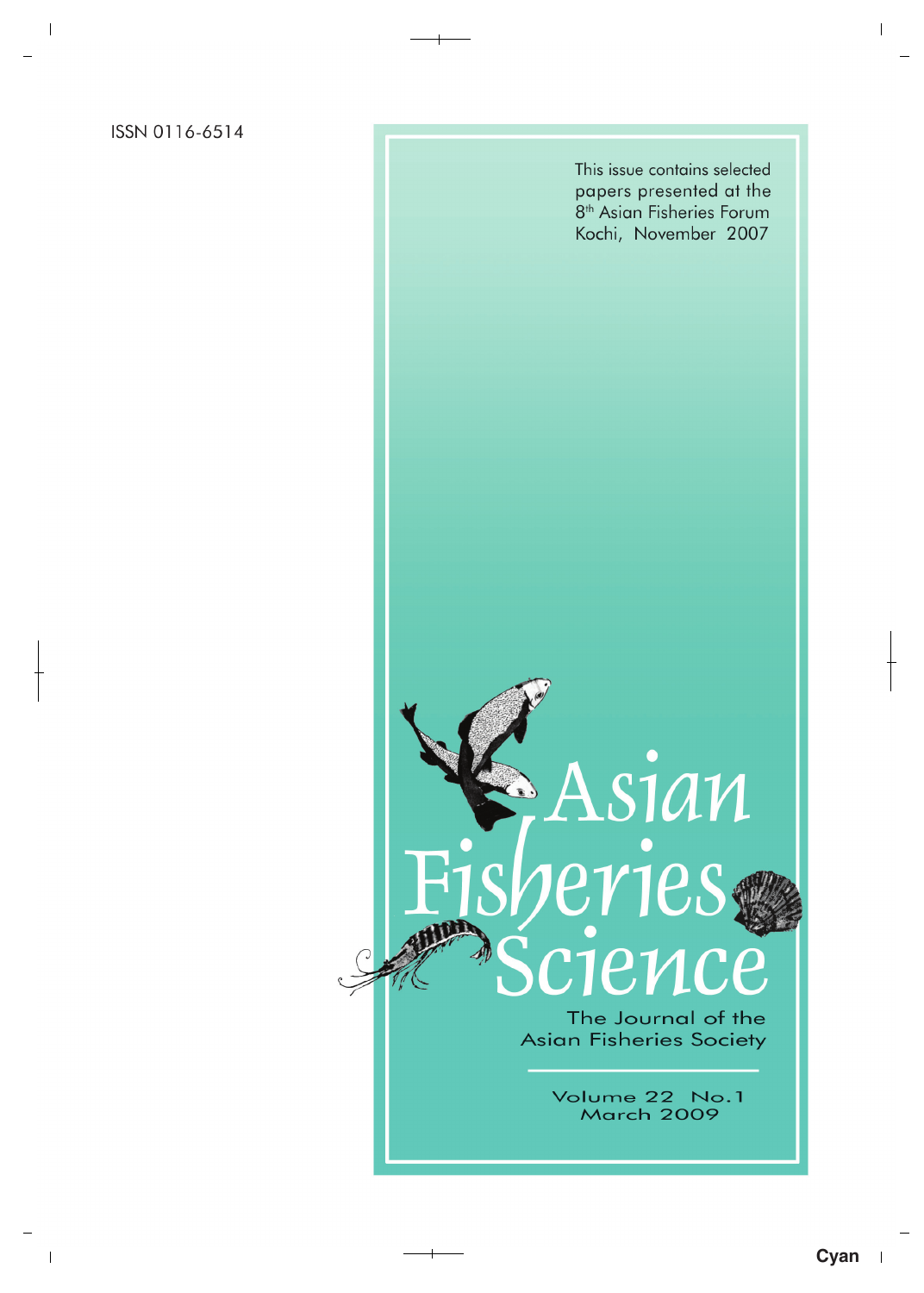Asian Fisheries Society, Manila, Philippines Available online at www.asianfisheriessociety.org

# **Effect of extender composition on sperm cryopreservation of Asian catfish** *Heteropneustes fossilis* **(Bloch) and** *Clarias batrachus* **(Linnaeus)**

# **[KULDEEP K. LAL1](https://www.researchgate.net/profile/Kuldeep_Lal?el=1_x_100&enrichId=rgreq-16e6d33558f2fa1a70b46e6236acb52c-XXX&enrichSource=Y292ZXJQYWdlOzIyOTQyMzI3MztBUzoxMDQyMTg1NDMyNjM3NDdAMTQwMTg1OTA0NTU4Mw==)\*, ANINDYA S. BARMAN1 , [PEYUSH PUNIA](https://www.researchgate.net/profile/Peyush_Punia?el=1_x_100&enrichId=rgreq-16e6d33558f2fa1a70b46e6236acb52c-XXX&enrichSource=Y292ZXJQYWdlOzIyOTQyMzI3MztBUzoxMDQyMTg1NDMyNjM3NDdAMTQwMTg1OTA0NTU4Mw==)1 , [PRAVEEN KHARE](https://www.researchgate.net/profile/Praveen_Khare2?el=1_x_100&enrichId=rgreq-16e6d33558f2fa1a70b46e6236acb52c-XXX&enrichSource=Y292ZXJQYWdlOzIyOTQyMzI3MztBUzoxMDQyMTg1NDMyNjM3NDdAMTQwMTg1OTA0NTU4Mw==)1 , [VINDHYA MOHINDRA](https://www.researchgate.net/profile/Vindhya_Mohindra?el=1_x_100&enrichId=rgreq-16e6d33558f2fa1a70b46e6236acb52c-XXX&enrichSource=Y292ZXJQYWdlOzIyOTQyMzI3MztBUzoxMDQyMTg1NDMyNjM3NDdAMTQwMTg1OTA0NTU4Mw==)1 , [BECHAN LAL](https://www.researchgate.net/profile/Bechan_Lal?el=1_x_100&enrichId=rgreq-16e6d33558f2fa1a70b46e6236acb52c-XXX&enrichSource=Y292ZXJQYWdlOzIyOTQyMzI3MztBUzoxMDQyMTg1NDMyNjM3NDdAMTQwMTg1OTA0NTU4Mw==)2 , [A](https://www.researchgate.net/profile/Dr_Gopalakrishnan2?el=1_x_100&enrichId=rgreq-16e6d33558f2fa1a70b46e6236acb52c-XXX&enrichSource=Y292ZXJQYWdlOzIyOTQyMzI3MztBUzoxMDQyMTg1NDMyNjM3NDdAMTQwMTg1OTA0NTU4Mw==). [GOPALAKRISHNAN](https://www.researchgate.net/profile/Dr_Gopalakrishnan2?el=1_x_100&enrichId=rgreq-16e6d33558f2fa1a70b46e6236acb52c-XXX&enrichSource=Y292ZXJQYWdlOzIyOTQyMzI3MztBUzoxMDQyMTg1NDMyNjM3NDdAMTQwMTg1OTA0NTU4Mw==)3 , RAMA. S. SAH1 and [WAZIR S. LAKRA](https://www.researchgate.net/profile/Wazir_Lakra?el=1_x_100&enrichId=rgreq-16e6d33558f2fa1a70b46e6236acb52c-XXX&enrichSource=Y292ZXJQYWdlOzIyOTQyMzI3MztBUzoxMDQyMTg1NDMyNjM3NDdAMTQwMTg1OTA0NTU4Mw==)1 .**

1. National Bureau of Fish Genetic Resources, Lucknow 226 002, U. P., India

2. Department of Zoology, Banaras Hindu University, Varanasi, U. P., India

3. National Bureau of Fish Genetic Resources, Cochin Unit, Kochi 682 018, Kerala, India

## **Abstract**

 Air breathing catfish species *Heteropneustes fossilis* (Bloch) and *Clarias batrachus* (Linn.) are important table fish and fetch high market price. Cryopreservation of spermatozoa can be a useful tool in captive seed production for domestication and aquaculture of these catfish species. The objective of the present study was to identify optimum extender composition for sperm cryopreservation of the two species, *H. fossilis* and *C. batrachus.* Four extender compositions Hank's Balanced Salt Solution (HBSS), Modified Hank's Balanced Salt Solution (M-HBSS), Modified Hank's Balanced Salt Solution with hen's egg yolk (M-HBSS with EY) and European catfish were evaluated for cryopreservation of catfish sperm and 10 % Dimethyle Sulphoxide (DMSO) was used as a cryoprotectant. The pooled milt exhibiting 70-80% motile sperm was used for cryopreservation experiment. After storage for 48 hrs at -196ºC, the milt was thawed and evaluated for fertility test. The percentage of hatching was used as a parameter for the comparative evaluation of different extender composition. In *H. fossilis* extender M-HBSS indicated highest hatching rate (49.06%), followed by HBSS (42.76%), M-HBSS with EY (37.46%) and European catfish (29.47%). The hatching success with extender M-HBSS did not differ significantly ( $P > 0.05$ ) from the control group (51%). In *C. batrachus* extender HBSS exhibited highest hatching (62.1 %), followed by M-HBSS with EY (51.6%), European Catfish (46.3%) and M-HBSS (40.9%). The hatching rate in control was 90% in *C. batrachus.* The results indicated that the two species differ in the protocol for sperm cryopreservation. The paper presents successful cryopreservation of sperm with the production of viable hatchlings of *H. fossilis* and *C. batrachus* for the first time. The protocol reported in the study can be used for scaling up of seed production of these two catfish species.

<sup>\*</sup>Corresponding Author:

E-mail address: kulvin100@yahoo.co.in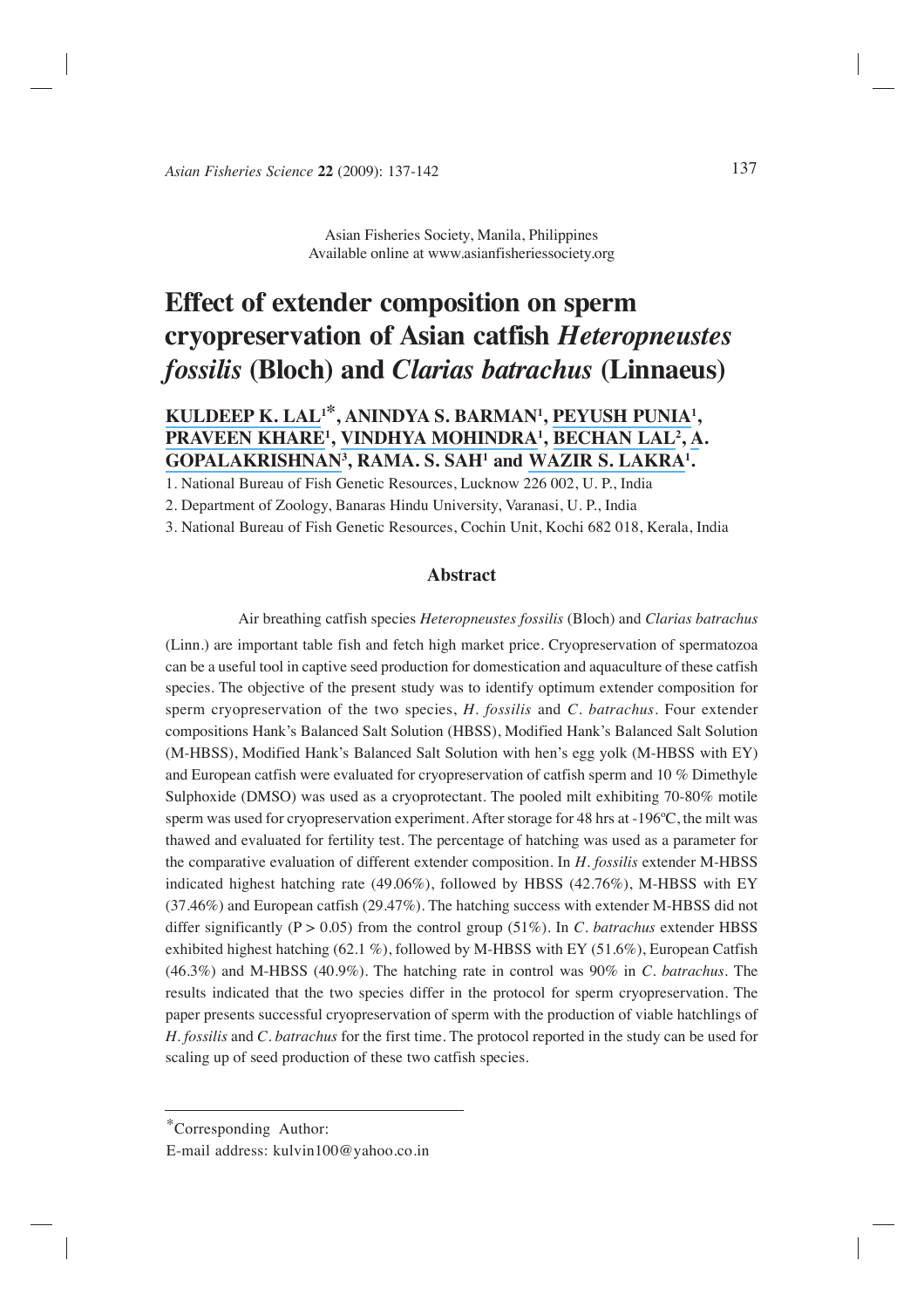#### **Introduction**

 Asian catfishes *Heteropneustes fossilis* (Singhi) and *Clarias batrachus,* commonly known as (Magur) are commercially important air breathing fishes of Southeast Asian countries especially in the Indian subcontinent. These catfishes are economically important and prioritized species for aquaculture and fetch a good price. Cryopreservation is a technique that allows preservation of biological material at a very low temperature, particularly to keep the cells viable. Fish sperm cryopreservation technology has wide application as a powerful *ex-situ* conservation and aquaculture tool to alleviate milt related problem.

Fish sperm cryopreservation protocols are experimented for more than 200 finfish species and have been found to be species specific with respect to the protocol parameters [\(Rana, 1995\)](#page-5-0). Some of the catfish species for which successful sperm cryopreservation has been reported include *Silurus glanis* (L) [\(Marian and Krasznai, 1987\)](#page-5-0), Channel catfish *Ictalurus punctatus* [\(Guest et al., 1976\)](#page-5-0), *Pangasius sutchi* [\(Withler, 1995\)](#page-5-0), *P.hypophthalmus* [\(Samorn and Bart, 2003\)](#page-5-0), *P.larnauduei* [\(Samorn and Bart, 2006\)](#page-5-0). In catfish species, sperm cryopreservation can help to overcome inadequate availability of milt, which is obtained through sacrificing male brood fish. Limited success on the cryopreservation of *H. fossilis* and *C. batrachus* sperm has been reported based on development of embryo up to a few stages of cell division and motility of post thawed preserved sperm [\(Lakra & Krishna, 1997; Padhi and Mandal, 1995\)](#page-5-0).

However, production of hatchlings is necessary to demonstrate an effective sperm cryopreservation protocol. The present work evaluates the effect of different extender composition through production of viable hatchling to obtain suitable extender composition for sperm cryopreservation for both *H. fossilis* and *C. batrachus.*

#### **Materials and Methods**

 Live *H. fossilis* and *C. batrachus* specimens were collected from local markets at Lucknow, nearly five months prior to breeding season (June to August). Fishes were maintained in 500 l capacity FRP tank for acclimatization and fed with chopped fish and pelleted prawn feed at 3-5 % of body weight.

Both the fishes are seasonal breeders and developed secondary sexual character during breeding season (June to August). Matured female fish having round and bulging abdomen with reddish coloured bottom and round shaped genital papilla, whereas male having conical elongated genital papilla with a pointed reddish tip. Mature male and female fishes were kept in separate tanks 3-4 days before the experiment. For collection of gametes the fishes were primed by intramuscular Ovaprim (Syndel Laboratory, Canada) injection at 0.6 ml<sup>-1</sup> Kg body weight (female) and at 0.3 ml<sup>-1</sup> Kg body weight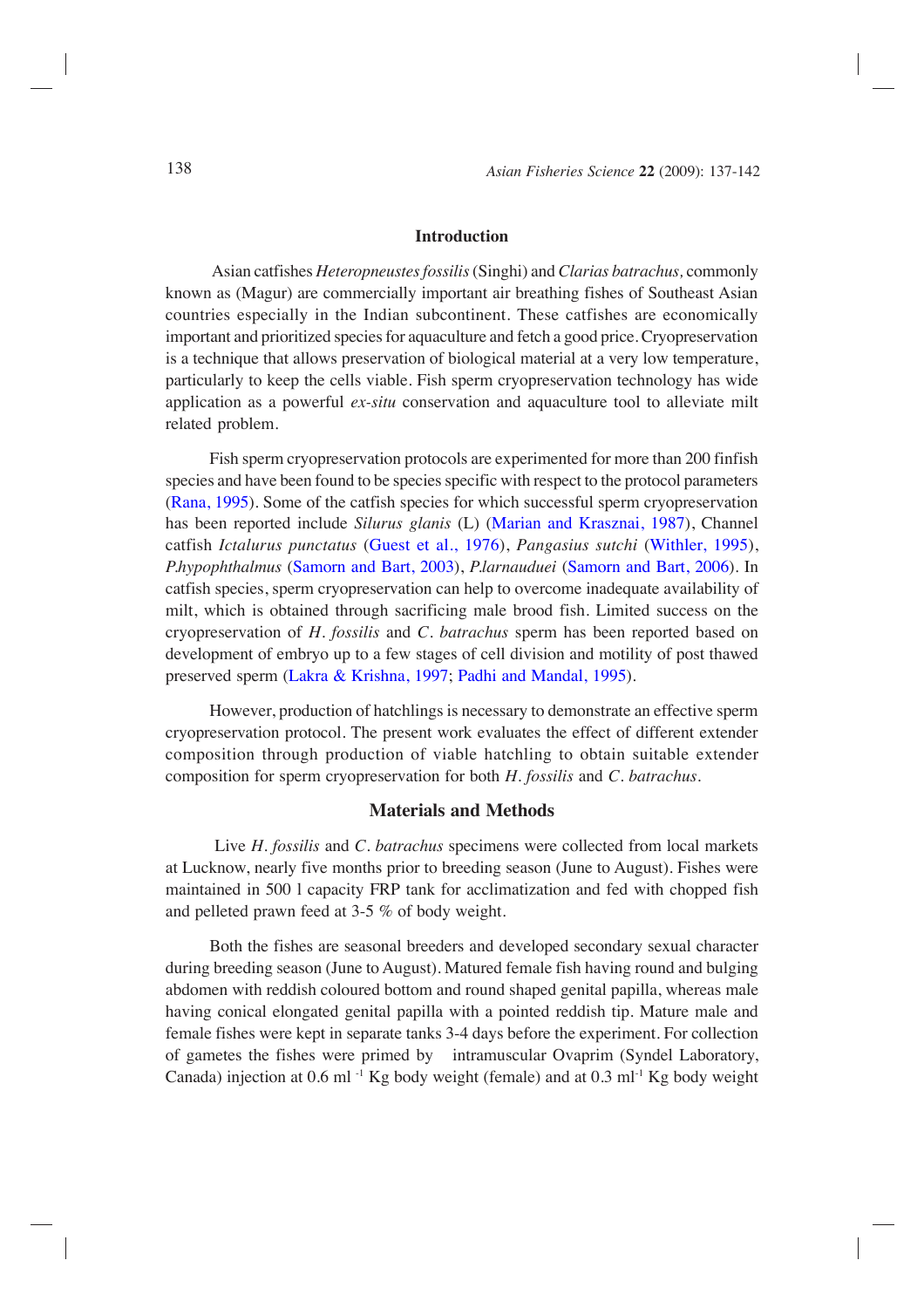(male). After injection male and female fishes were kept in separate tank with showering of water.

The fishes were incubated at  $28^{\circ}$ C for 15 hrs following the injection. As the males do not readily ooze milt, testes were collected surgically. After removing the extra fat tissue and blood, testes were cut into small pieces and macerated in mortar and pestle with 1: 3.5 ratio of 0.9% NaCl solution (sperm: NaCl) and passed through bolting silk (0.2mm). The pooled milt that exhibited more than 70-80 % motility was cryopreserved in 0.25 cc French medium straws.

 Four extenders Hank's Balanced Salt Solution [\(HBSS, Samorn and Bart 2003\)](#page-5-0), Modified HBSS (M-H BSS, Steven et al. 2006), Modified HBSS with hen's egg yolk (M-HBSS with EY) and European catfish [\(Linhart et al. 1987\)](#page-5-0) were tested in this experiment with different combination of composition for both the species (Table.1). Sperm diluents were mixed with extender and cryoprotectant in the ratio of 1:3.5:0.5 (sperm: extender: cryoprotectant). DMSO was used as a cryoprotectant @10% v/v final concentration. The sperm suspension diluted with extender and cryoprotectant was filled in 0.25cc french straws and equilibrated over ice for 10 min. followed by liquid nitrogen  $(LN_2)$  vapour exposure by horizontal freezing for 10 min and finally plunging in  $LN_2$ .

| Extender            |                     |                     |                     |                  |
|---------------------|---------------------|---------------------|---------------------|------------------|
| Chemical            | <b>HBSS</b>         | <b>M-HBSS</b>       | M-HBSS With EY      | European catfish |
| <b>NaCl</b>         | 137mM               | 137mM               | 137mM               | 200.15mM         |
| KC <sub>1</sub>     | 5036mM              | 5036m               | 5036m               |                  |
| CaCl <sub>2</sub>   | 1.26mM              | $1.43 \text{m}$ M   | 1.43mM              |                  |
| NaHCO <sub>3</sub>  | 0.35 <sub>m</sub> M | $0.72$ mM           | 0.72 <sub>m</sub> M |                  |
| MgSO <sub>4</sub>   | 0.41 <sub>m</sub> M | 0.41 <sub>m</sub> M | 0.41 <sub>m</sub> M |                  |
| NaH,PO <sub>4</sub> | 0.34 <sub>m</sub> M | $0.68$ m $M$        | 0.68 <sub>m</sub> M |                  |
| Glucose             | 5.55mM              | 5.55mM              | 5.55mM              |                  |
| $KH_2PO_4$          | $0.44$ m $M$        | $0.44$ m $M$        | $0.44$ m $M$        | -                |
| <b>Tris</b>         |                     |                     |                     | 333 mM           |
| Egg yolk            |                     |                     | $2\%$               |                  |

Table 1. Composition of extenders used in cryopreservation of Heteropneustes fossilis and *Clarias batrachus* sperm.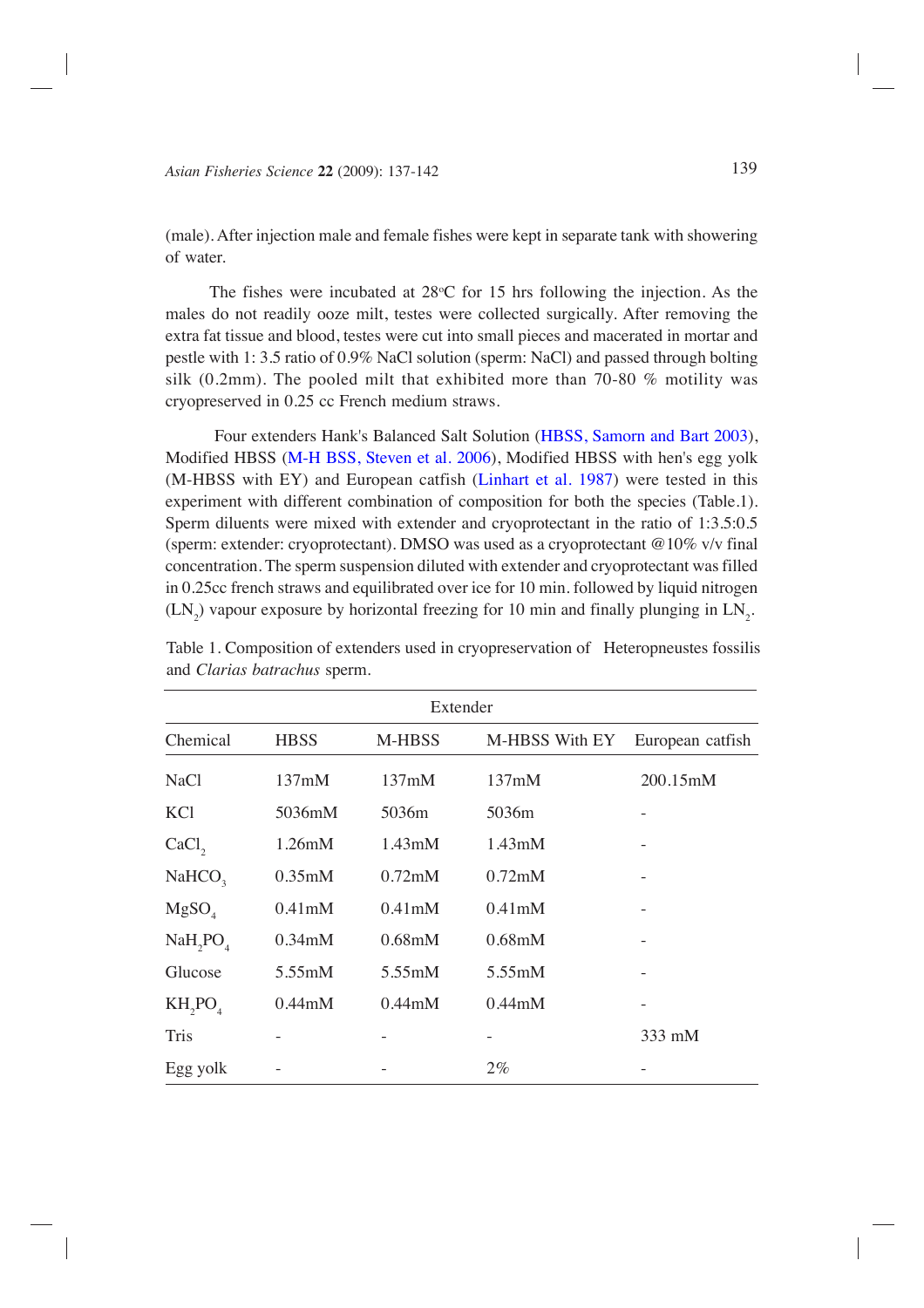Eggs were collected from female fishes by stripping method. For this fishes were removed from water, their genital apertures wiped with a dry cloth and then eggs were collected in plastic basins. For fertility experiment, three replications of each extender as well as control were carried out. Good quality  $(100 \mu l)$  eggs were poured in glass petri plates using micropipette and fertilized with two days old cryopreserved sperm for the experiment. For thawing straws were taken out from  $LN_2$  and put in water bath at  $37 \text{ °C}$  for 15 sec. and then sperm solution were mixed with eggs. Sperm were activated by adding of 50  $\mu$ l of water. After 2-3 min of mixing the fertilized eggs were washed with well-oxygenated water. Post fertilization of eggs after two hrs, were transferred to a flow through water system for incubation. Hatching occurred after incubation of 20 hrs at  $26^{\circ}$ C.

All the experiments were carried out in three replicates. Statistical analysis of data was carried using SPSS 12.0 version software. Results were subjected to oneway analysis of variance (ANOVA) at the significance level p≤0.05 after data was verified for normal distribution of variance and Duncan's multiple range tests.

### **Results and Discussion**

Fertility data indicated that the extender composition has significant affect on the performance of cryopreserved sperm (one way analysis of variance; P<0.05). In *H. fossilis* extender M-HBSS exhibited highest hatching percent (49.06±2.67 %), followed by HBSS (42.76±32.0 %), M-HBSS with EY (37.46±24.34 %) and European catfish (29.47±25.61%) respectively. The hatching value with cryopreserved sperm, in M-HBSS extender did not differ significantly (P<0.05) from the control value of  $51\pm7.24$ % (Fig.1.-a). In *C. batrachus* the extender HBSS exhibited maximum hatching value  $(62.09\pm9.74\%)$ , followed by M-HBSS with EY (51.59  $\pm8.26\%$ ), European Catfish (46.31±14.24%) and M-HBSS (40.90±4.54%). The hatching success in *C. batrachus* was significantly lower than control value of  $90±5\%$  (P < 0.05) (Fig.2.-b). In both the fish species, addition of egg yolk was not found to exhibit any improved performance of extenders. DMSO has been successfully used as cryoprotectant in another cultivable clarid fish, *Clarias gariepinus* [Wayman & Tiersch \(2000\)](#page-5-0) and [Horvath & Urbanyi \(2000\).](#page-5-0) [Padhi and mandal \(1995\)](#page-5-0) reported sperm cryopreservation of these two species with three different cryodiluents with glycerol as cryoprotectant; however, the embryos did not develop beyond a few cell divisions. [Nayak et al. \(2006\)](#page-5-0) achieved 10 % fertilization using extender BWW [\(Biggers et al 1971\)](#page-5-0) and 8% DMSO as cryoprotectant. The present study demonstrated good rate of hatching success (>50%) in the two catfish species, *H. fossilis* and *C. batrachus* using cryopreserved sperm. The comparison of results revealed that optimum extender composition required for the sperm cryopreservation is different in the two species.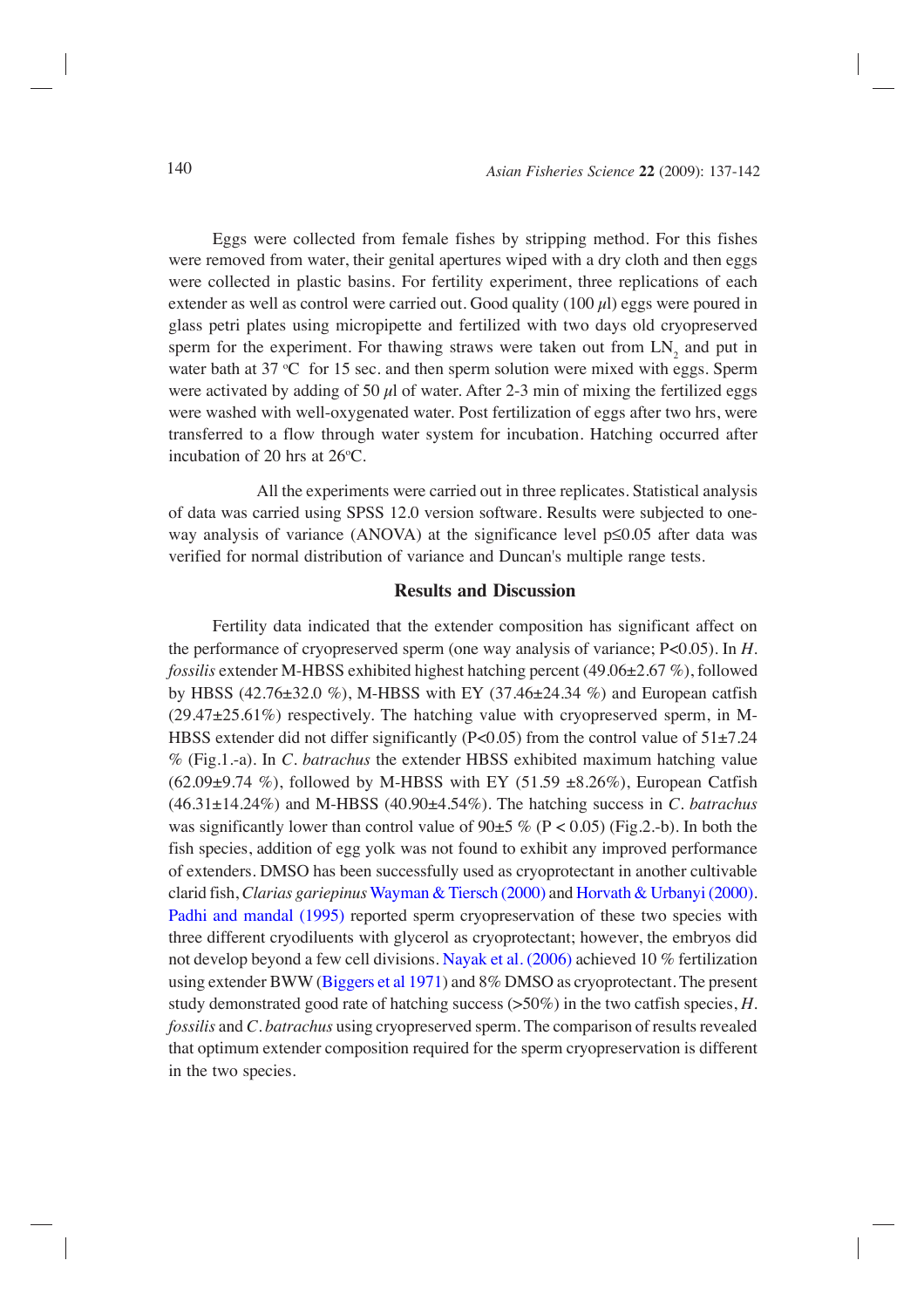

Figure 1. a. *Heteropneustes fossilis* Figure 1. b. *Clarias batrachus*.

Figure 1. Hatching value (mean±sd) obtained with fresh sperm (control) and sperm cryopreserved with 4 different extender compositions a. Heteropneustes fossilis; b. Clarias batrachus

#### **Conclusion**

The present paper demonstrated the successful sperm cryopreservation of *Heteropneustes fossilis* and *Clarias batrachus* using M-HBSS and HBSS respectively with DMSO (10% v/v) as cryoprotectant with hatching success of 50 to 60 %.

#### **Acknowledgements**

This work was conducted and was supported by the grant from ICAR-APCess (Govt. of India). The Authors are thankful to Mr. Shriram and Mr. Dukhi S. Deo for their assistance during experiments.

#### **References**

- Biggers, J.D., W.K. Whitten and D.G. Whittingham. 1971. (Ravinder,K., K.Nasaruddin, K.C.Majumder and S.Shivaji 1997. Computerized analysis of motility, motility patterns and motility parameters of spermatozoa of carp following short term storage of semen. Journal of Fish biology 50:1309-28.
- Guest, W.C., J.W.Avault and J.D. Roussel. 1976. Spermatophore and sperm preservation of channel catfish *Ictalurus punctatus*. Master of Science Thesis. The School of and Wild life Management.Louisiana State University, USA.pp:92.
- Horvath, A. and B. Urbanyi. 2000. The effect of cryoprotectants on the motility and fertilizing capacity of cryopreserved of African catfish sperm, *Clarias gariepinus* (Burchell 1822). Aquaculture Research 31**:** 317-324.
- Lakra, W.S. and G. Krishna. 1997. Preliminary trials for cryopreservation of spermatozoa of selected carps and catfishes. Indian Journal of Animal Science 67:90-92.
- Linhart, O., J. Kouril and J. Hamackova. 1987. Increased rate of egg fertilization in artificial propagation of sheatfish (*Silurus glanis* L) by means of suppressing the movements of spermatozoa with immobilization solution. Aquaculture 65: 353-358.
- Marian, T and Z.L.Krasznai. 1987. Cryopreservation of European catfish (*Silurus glanis*) sperm. In selection, hybridization and genetic engineering in aquaculture. Vol.I (ed. by K.Tiews). FAO (EIFAC), Hamburg. pp.253-260.
- <span id="page-5-0"></span>Nayak, S.K., G. Krishna and W.S. Lakra. 2006. Cryopreservation and fertility trial of *Clarias batrachus* spermatozoa. Indian Journal of Animal Science 76(7): 562-565.